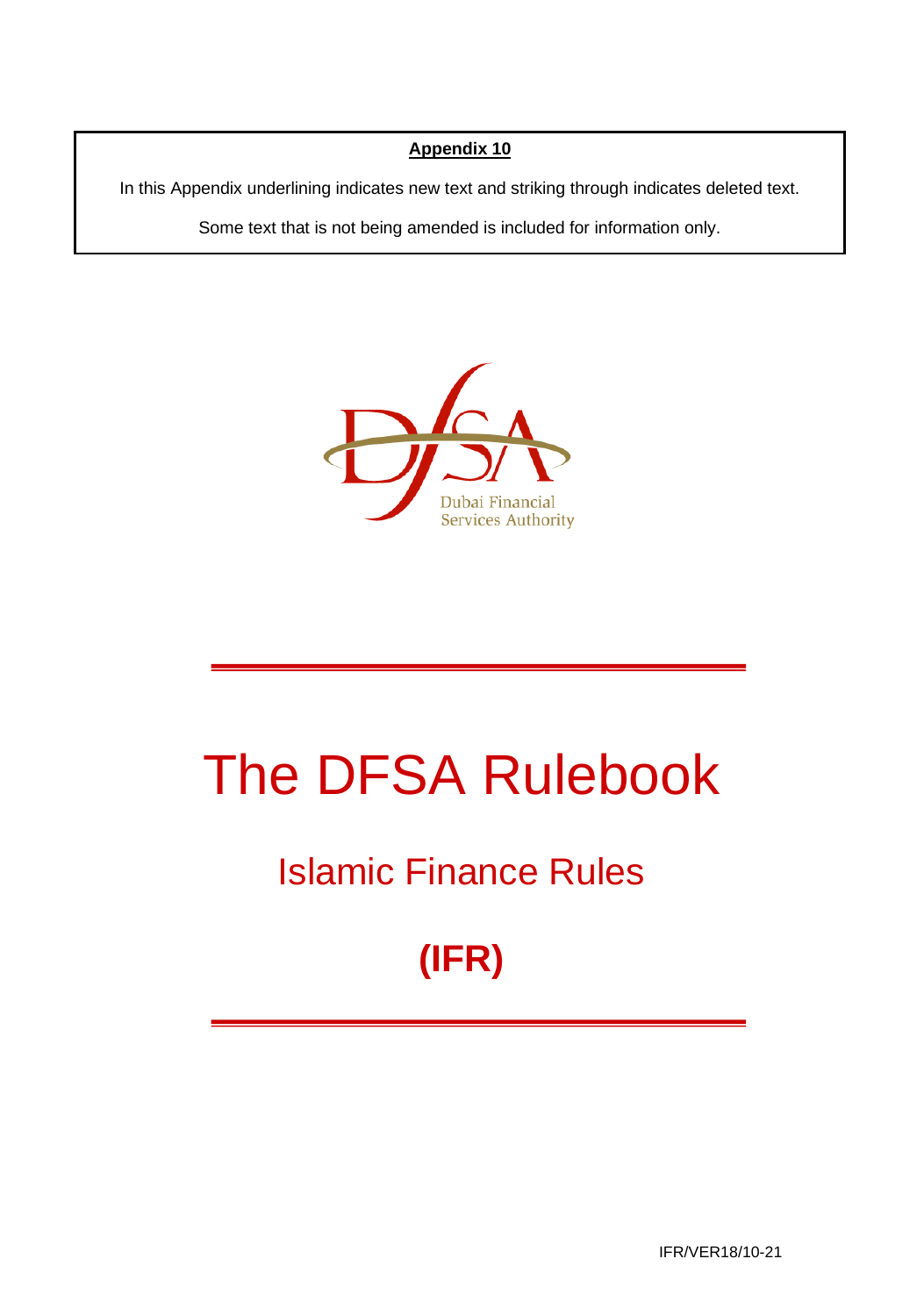

**….**

# **1. INTRODUCTION**

# **1.1 Application**

- **1.1.1** This module (IFR) applies to:
	- (a) every Person who carries on, or holds itself out as carrying on, a Financial Service in or from the DIFC as in accordance with Shari'a;
	- (b) a Domestic Fund which is operated or held out as being operated as an Islamic Fund;
	- (c) a Person making an Offer in or from the DIFC relating to an Investment or Crypto Token which is held out as Islamic or Shari'a compliant.

#### **Guidance**

- 1. Most of the requirements that apply to Persons conducting Financial Services or distributing Securities as Islamic or Shari'a compliant are included in this module. There are other more generic requirements relating to such Financial Services or activities that are included in other modules of the DFSA Rulebook.
- 2. To enable Persons carrying on or proposing to carry on Islamic finance activities to easily access the Islamic finance related requirements applicable to their activities, the DFSA has created a web-based Islamic Finance Handbook. This handbook allows electronic navigation to reach the relevant provisions in the IFR and other DFSA Rulebook modules where Islamic finance related requirements applicable to specific Islamic finance activities are located. The handbook is accessible from the DFSA web-site.
- 3. Investment Tokens are Investments defined in GEN A2.1.1(3). An Investment Token is likely to be held out as being Islamic or Shari'a compliant when it is referred to using terms such as 'Islamic investment token, 'Islamic security token', 'sukuk token', 'Islamic fund token' or any other name that suggests or implies it is Islamic or Shari'a compliant.
- 4. Crypto Tokens are digital representations of value, rights or obligations and are defined in GEN A2.5. A Crypto Token is likely to be held out as being Islamic or Shari'a compliant when it is referred to using terms such as 'Islamic Digital Token', 'Islamic Token' or 'Islamic Digital Asset' or any other name that suggests or implies it is Islamic or Shari'a compliant.

….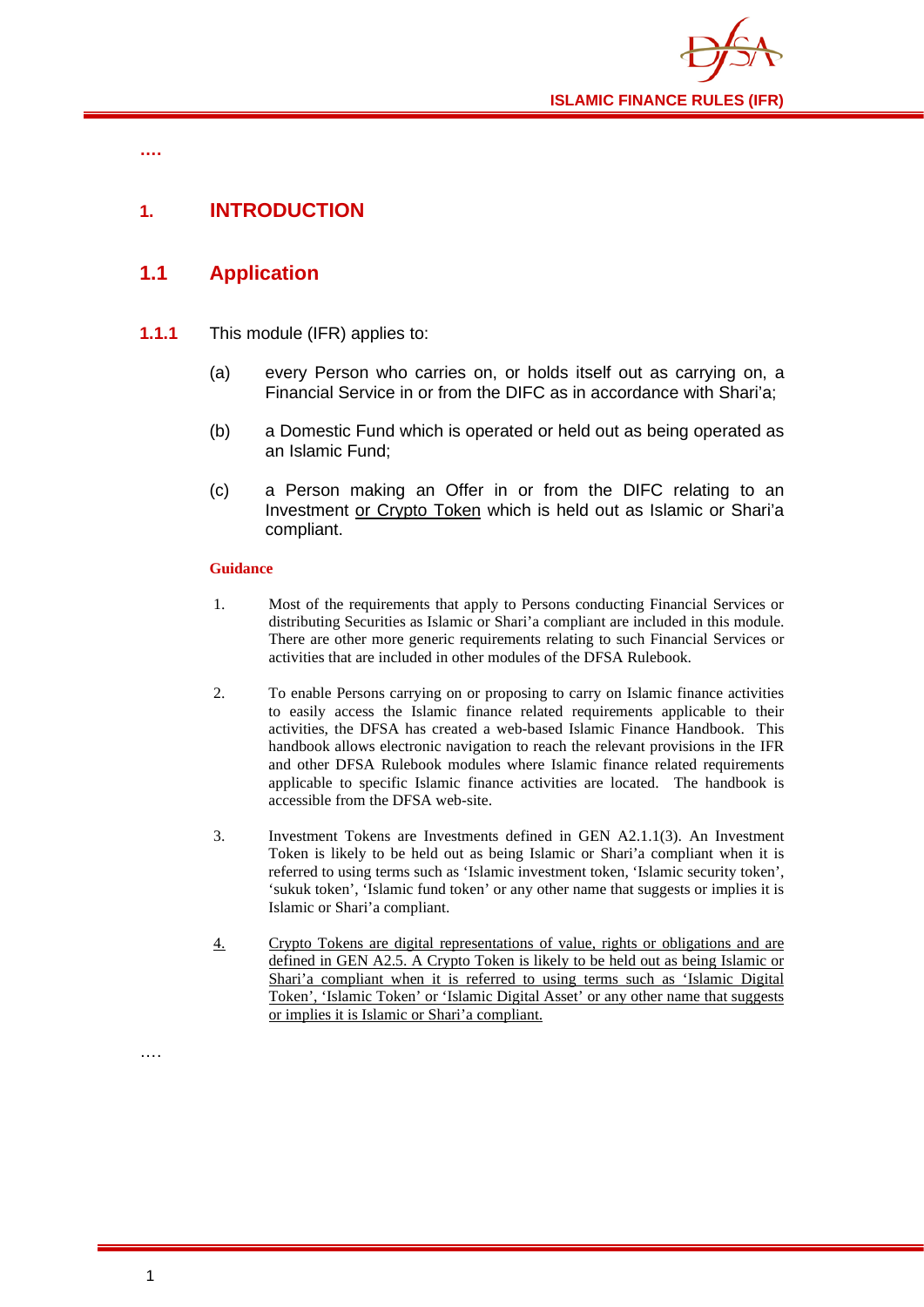

## **2 ISLAMIC FINANCE**

## **2.1 Application**

**2.1.1** This chapter applies to every Person to whom this module applies in accordance with Section 1.1.

# **2.2 Activities that constitute Islamic Financial Business**

#### **Guidance**

- 1. Article 10 of the Law Regulating Islamic Financial Business 2004 prescribes what constitutes Islamic Financial Business. In essence, where a Person engages in any activity that constitutes a Financial Service and carries on or holds out the activity as being conducted in accordance with Shari'a, that activity constitutes Islamic Financial Business.
- 2. GEN section 2.2 sets out the activities that constitute a Financial Service.

# **2.3 Conducting Islamic Financial Business**

#### **Guidance**

- 1. Article 9 of the Law Regulating Islamic Financial Business 2004 provides that in order to conduct Islamic Financial Business, the Authorised Person must have an endorsed Licence authorising it to conduct such business:
	- a. as an Islamic Financial Institution; or
	- b. by operating an Islamic Window.
- 2. Article 11 of the Law Regulating Islamic Financial Business 2004 governs the making of an application for an endorsement to conduct Islamic Financial Business.
- 3. Article 11(5) of the Law Regulating Islamic Financial Business 2004 governs the grant of an endorsement to conduct Islamic Financial Business as either an Islamic Financial Institution or by operating an Islamic Window. A Person must obtain the relevant endorsement before carrying on Islamic Finance Business as an Islamic Financial Institution or through an Islamic Window.
- 4. An Authorised Person with an endorsement to operate an Islamic Window may conduct some of its activities as a conventional Financial Service while conducting its Islamic Financial Business through the Islamic Window.
- 5. If Islamic Financial Business (whether through an Islamic Financial Institution or Islamic Window) is provided to Retail Clients, the Authorised Person must also have a Retail Endorsement on its Licence.
- 6. A Person may, subject to any restrictions in the DFSA Rules, carry on more than one Financial Service, provided that Person has the relevant authorisations or endorsements on its Licence as are applicable.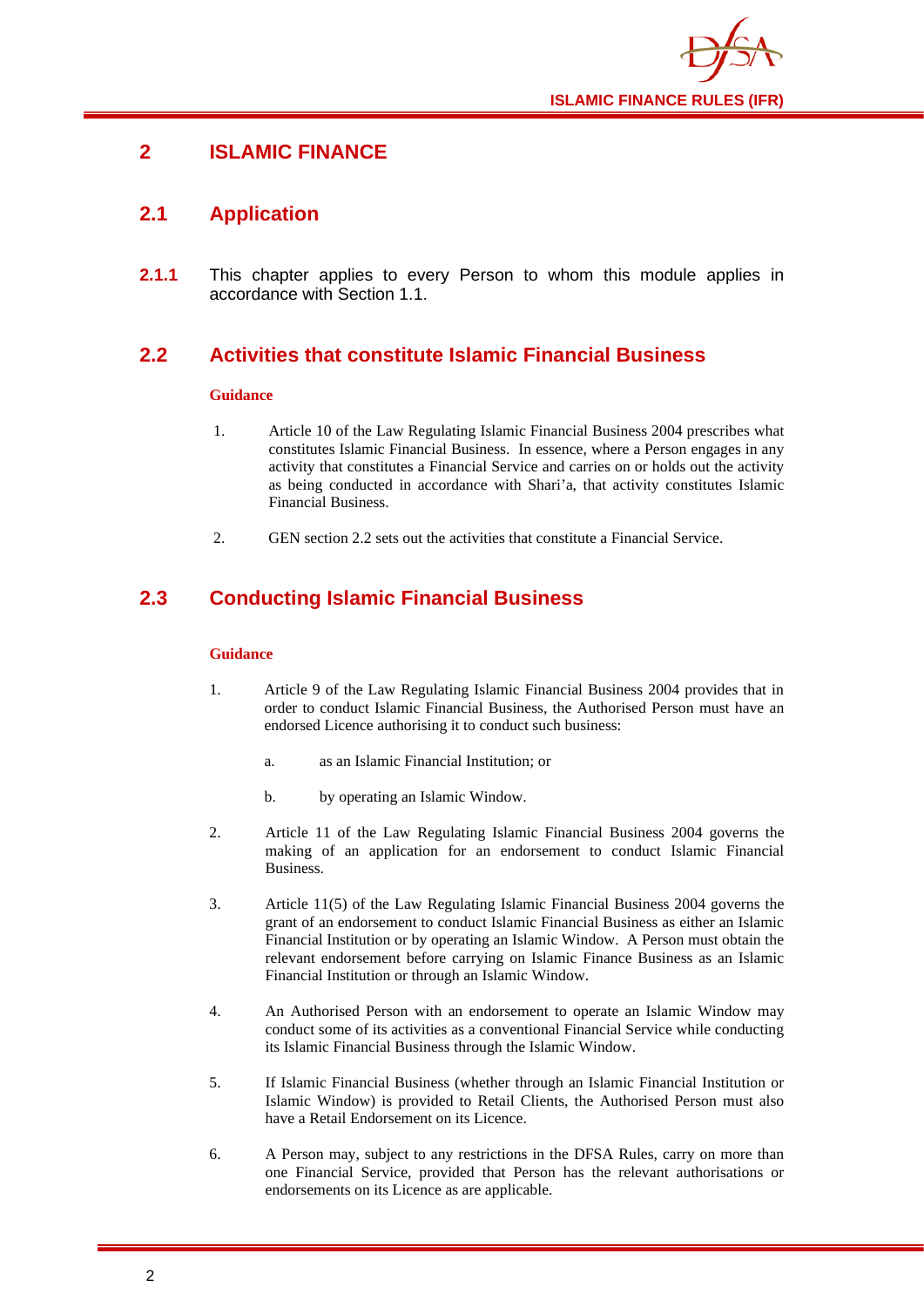# **2.4 Islamic financial instruments and products**

#### **Guidance**

- 1. The DFSA regulatory regime applies to a Person carrying on any Islamic financial activities in or from the DIFC if the activity:
	- a. relates to a financial instrument or product of the kind described in Guidance Notes 3 (Profit Sharing Investment Accounts), 5 (Investments), and 7 (Takaful insurance) and 10 (Crypto Tokens) below; and
	- b. is conducted by way of business and not expressly excluded from regulation as a Financial Service. Note there are a number of such exclusions in GEN chapter 2.
- 2. The DFSA will, when considering the treatment of Islamic Financial Business arrangements, take a "substance over form" approach.
- 3. The issue of financial products which are Securities such as Shares, Debentures or Units as defined in GEN A2.1.2 (which are a subset of the definition of Investments – see Guidance Note 5), attracts product specific disclosure requirements such as Prospectus or Exempt Disclosure Statements. Where such products are included on an Official List of Securities or made available to the public in the DIFC, there are initial and ongoing disclosure and other obligations that apply to the Reporting Entity (generally the issuer) under the MKT module. These MKT obligations are quite distinct from the obligations that apply to Persons carrying on Financial Services in respect of such financial products.

#### **Profit Sharing Investment Accounts (PSIAs)**

- 4. PSIAs do not fall within the GEN definitions of Investments. They are contractual arrangements under which Authorised Firms invest clients' funds, often (though not always) on a pooled basis, and are generally treated by the firm as off balance sheet. They are sometimes structured under Mudaraba, so that the investor in principle bears the full investment risk. Although PSIAs have the characteristics of a Collective Investment Fund, under an express exclusion provided under CIR Rule 2.1.13, they are not treated as such. Instead, Managing a PSIA is a distinct Financial Service as defined in GEN Rules 2.2.2(r) and 2.21.
- 5. As Managing a PSIA is a Financial Service, the DFSA regulatory regime that applies to Persons carrying on Financial Services in or from the DIFC applies to Authorised Firms that manage PSIAs. As PSIAs are not Investments, the offer of PSIAs does not attract prospectus like disclosure. Instead, it attracts a tailored regulatory regime that applies to the entity, i.e. an Authorised Firm that manages the PSIAs (see IFR chapter 5 for these Rules). The Financial Service of Advising on Financial Products will apply to a Person giving advice on the merits of investing in a PSIA (as a PSIA is defined as a 'financial product' for the purposes of that activity). However, other activities such as dealing and arranging and COB requirements relating to those activities do not apply to a PSIA (as it is not an Investment as defined in GEN).

#### **Investments**

6. Investments comprise two types of products: Securities and Derivatives. These products are defined in GEN App2. Most of the conventional Investments defined in GEN App2 can be offered as Islamic financial products, provided the relevant requirements including Shari'a principles are adhered to and in accordance with any Shari'a Supervisory Board rulings as applicable. While not an exhaustive list, conventional Investments that are commonly used as Islamic financial products